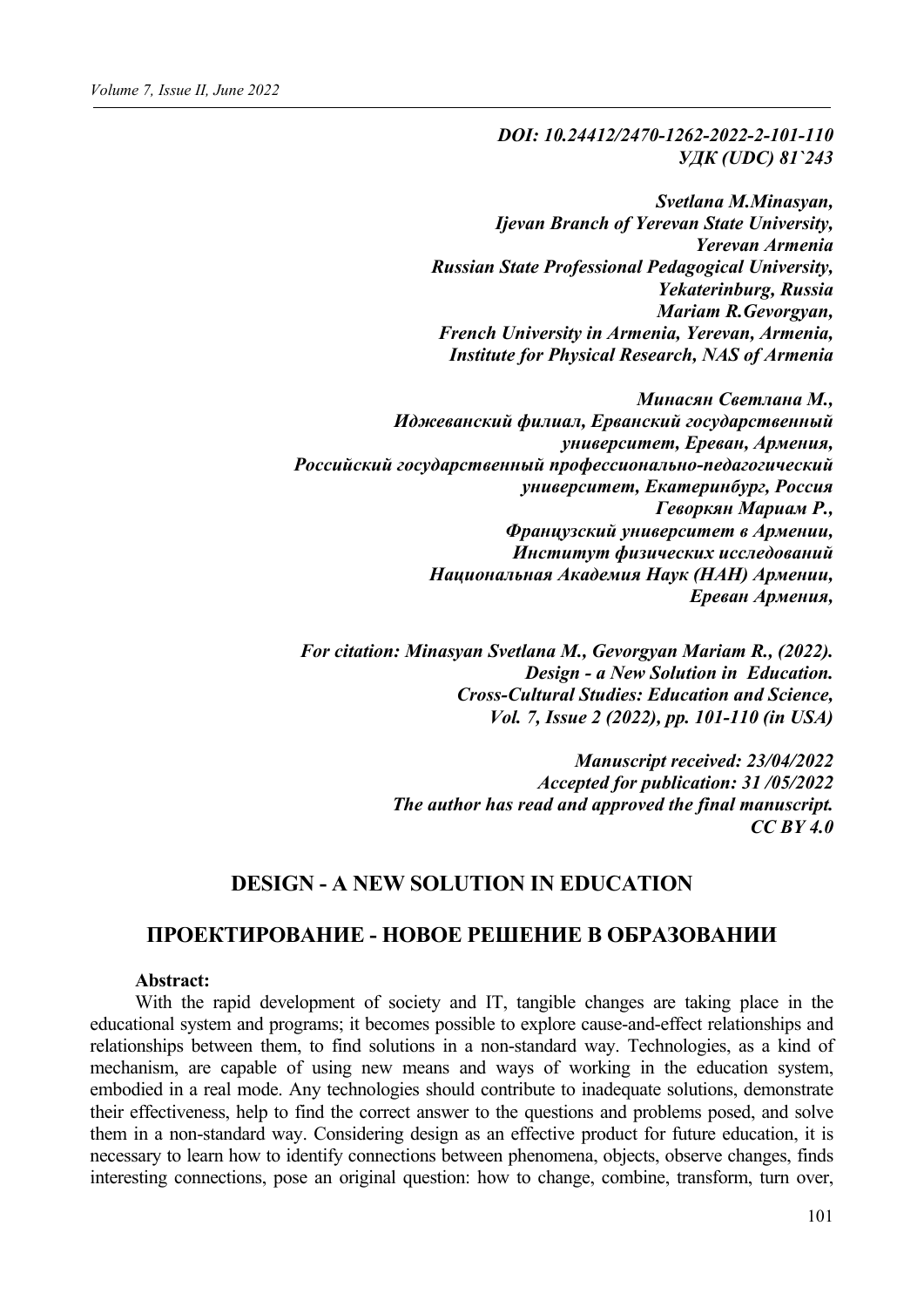replace, align, find analogy, to solve in an original way - all this leads to the formation of hard-softvital skills, independent and creative, search work and the successful implementation of innovative technologies in the design process bring good results.

The article discusses three groups of technologies developed and revised by us for design according to certain characteristics and in the direction of performing functions: technologies that provided non-standard, original solutions; technologies related to rethinking and transformation; creative design technologies, principles of working with these technologies. Evaluation criteria for these technologies are proposed. It is noted that monitoring (Evolution) and adjustment (Statement) determine the effectiveness of the application of the noted technologies in design.

*Keywords: design, technology, product efficiency, connections between phenomena, skills formation, rethinking, non-standard solutions, evaluation and assignment*

#### **Introduction**

The society has been developing rapidly over the past decade. A person as a person strives for self-education, self-development and self-realization. The faster there are changes in society and the development of information technology (IT), the more interest appears in various environmental phenomena and its changes, and the more difficult are the problems of education, upbringing, and personality formation.

Educational systems are changing, where the set of interacting elements differs from the properties of its constituent parts. The emergence of new elements in the education system is considered in the order of things, there is interest in changes and the establishment of relationships and relationships between them, they become an object of search and research. Educational systems and programs are in crisis.

In this regard, the system must foresee and implement changes in the field of education, which are transformed, combined with the goals of education, and the educational program must proceed from the requirements of society. The educational system and educational programs must be considered in conjunction. It is in educational systems in the broadest sense of the word that the formation of the individual takes place, the acquisition by the individual of one or another image that corresponds to the needs of the individual and society.

Naturally, with the development of society and IT, there is a need for new professions education manager, coaching (coach) of virtual education, copywriting, underwriter, supervisor, promoter, trader, etc.). With the emergence of new professions, the question arises of the development of new technologies and the formation of innovative skills, meta-skills that would meet the requirements of the labor market.

Technologies in education are a kind of mechanism through which new means and methods of the educational system are implemented, embodied in the real world: "intelligent technologies", "interactive technologies and methods", "innovations", "multimedia educational materials" and many others. When we talk about innovation, we have to think about how to make the development of technologies non-standard and in demand, and in order to do this we need to know how to do it correctly and how it is applied in practice.

Technological activity in its most complete development presupposes a system of interrelated types of work, the totality of which ensures the emergence of natural innovations, namely:

- $\checkmark$  research activities aimed at obtaining new knowledge about how something can be ("discovery"), and how something can be done ("invention");
- $\checkmark$  project activities aimed at developing special, instrumental and technological knowledge about how, on the basis of scientific knowledge in giving conditions and situations, it is necessary to act in order to get what can or should be ("innovative project") [7, 8],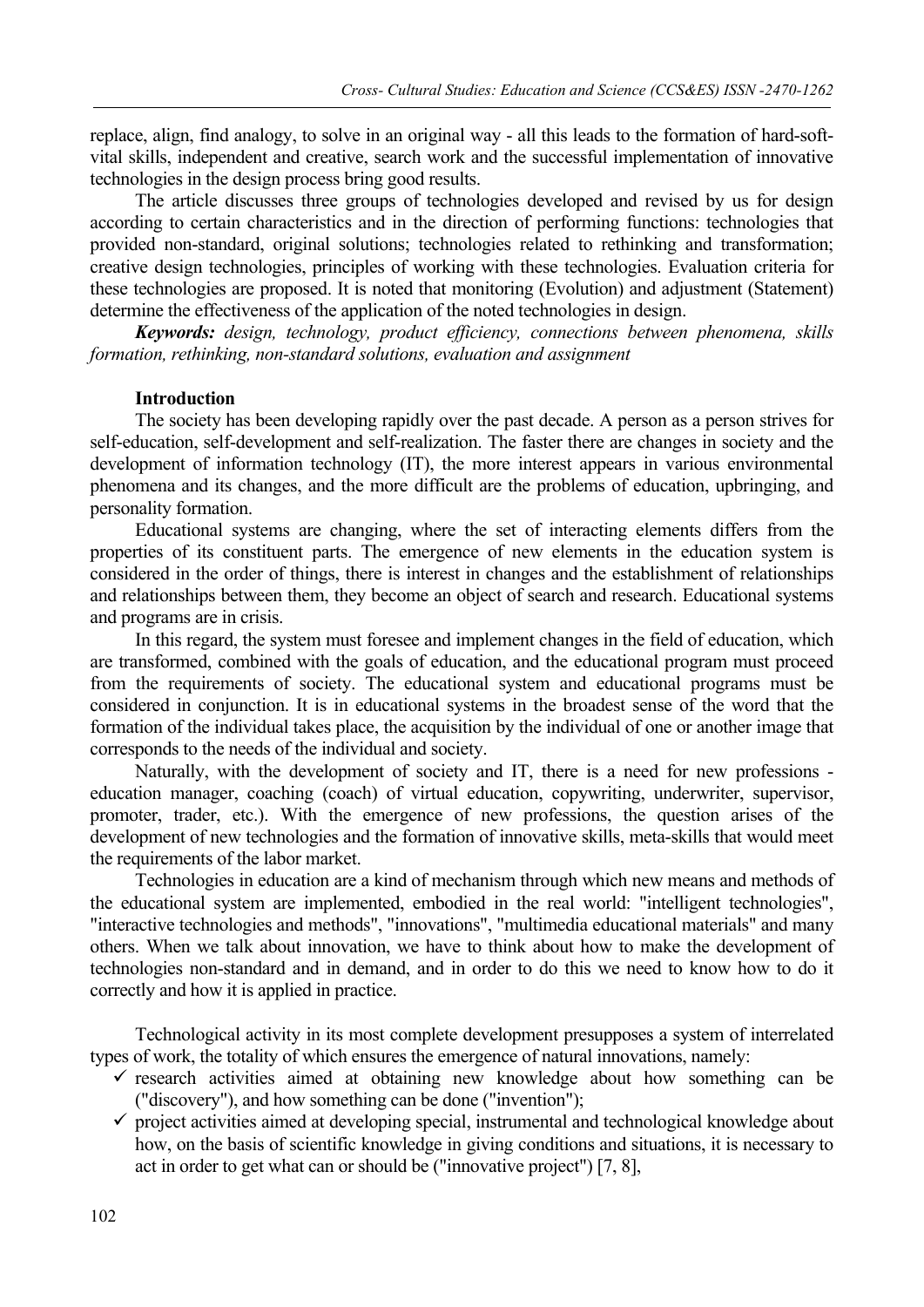$\checkmark$  educational activities aimed at the professional development of subjects of a certain practice, at the formation of each personal knowledge (experience) of what and how they should do so that the innovative project is embodied in the reality of practical activity ("implementation").

What is "educational technology" in the new era of education? This is a complex of three interconnected components and this component must be very flexible and constantly change, combine, transform.

First, the content programs should consider not only the development of subject knowledge, but also the development of competencies, hard, soft, vital, meta skills in practice, developing creative thinking. This content should be well structured and presented in the form of multimedia educational materials that are transmitted using modern means of communication.

Secondly, innovative teaching technologies form competencies, skills and abilities based on the interaction of students and their involvement in the educational process, with the help of independent, search and research activities. The modern training infrastructure, which includes information, technological, organizational and communication components, makes it possible to effectively use the advantages of distance learning.

Thirdly, various pedagogical technologies. It depends, first of all, on the traditions and status of the institution. Nevertheless, the following are the most characteristic innovative pedagogical technologies that will be used in the future.

- $\checkmark$  Information and communication technologies (ICT) in subject learning. It is the introduction of ICT into the content of the educational process that implies the integration of various subject areas with informatics, which leads to the virtual version of the consciousness of students and their understanding of electronic processes in modern society (in its professional aspect).
- $\checkmark$  Personally oriented technologies in teaching a subject. Here it is necessary to pay attention to the educational system, which should provide comfort, conflict-free and safe conditions for the development, realization of the natural potentials of students. The human personality in this technology is not just a subject of study, but a priority subject; it is the goal of the educational system, not a means to achieve any abstract goal. A person's personality manifests itself in actions, in development - on the basis of educational programs in accordance with their capabilities and needs.
- $\checkmark$  Information and analytical support of the educational process and quality management of education. The use of information - analytical technology will allow us to objectively track the development over time. Here knowledge of Time management is needed, namely: when, where, for what purpose, to prepare control in the studied subject in accordance with the subject-curriculum.
- $\checkmark$  Monitoring of intellectual development. Analysis and diagnostics of the quality of learning of each student by testing and building graphical dynamics of progress.
- $\checkmark$  Educational technologies as a leading mechanism for the formation of a modern person with the necessary values is an integral factor in learning conditions both in the present and in the future.
- $\checkmark$  Didactic technologies as a condition for the development of the educational process of an educational institution (EI). Here, both already well-known and proven methods and techniques can be implemented, as well as new technologies presented in pilot projects. Usually, various combinations of methods and techniques are used in practice, on the basis of which new technologies can be identified.
- $\checkmark$  Psychological and pedagogical support for the introduction of innovative technologies into the educational process involves the use of analysis and reporting on methodological councils, seminars, consultations with leading experts in a specific area, in specific disciplines.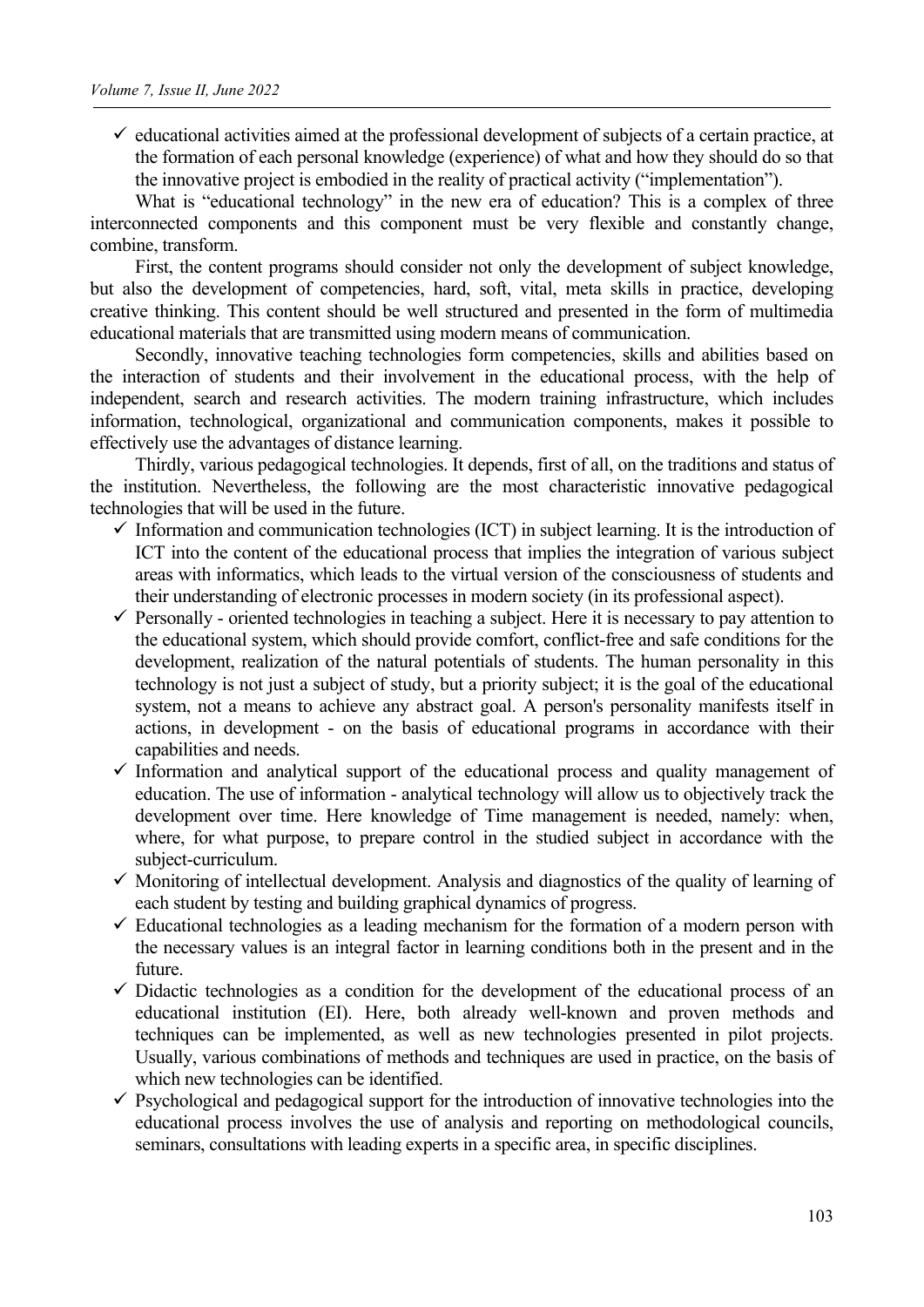The portfolio technology implements the following functions in the educational process:

- $\checkmark$  diagnostic (changes and growth (dynamics) of indicators for a certain period of time are recorded);
- $\checkmark$  goal setting (supports educational goals formulated by the standard);
- $\checkmark$  motivational (encourages students, lecturers and parents to interact and achieve positive results);
- $\checkmark$  meaningful (maximally reveals the entire range of achievements and work performed);
- $\checkmark$  developing (ensures the continuity of the process of development, training and education at a specific level);
- $\checkmark$  rating (shows the range and level of skills and abilities).

Portfolio technology is the result of monitoring and evaluation [7, p.253]

The most demanded technology at this stage and in the future is design, the importance of which must be taken into account both in real and in virtual mode. It acquires particular relevance in the context of the development of variable, specialized, multilevel education.

With regard to design technology in education, we need to consider this technology in a new period of time. The design technology itself is a process that includes those components that are necessary for the implementation of the project itself in the given conditions and in this situation.

At present and in the future, in order to design any educational process, one needs to have academic knowledge, a situation, professional intuition, be able to think creatively, generate ideas, and be well-versed in the application of innovative teaching methods and technologies, including advanced learning.

Considering design as an effective product for future education, it is necessary to learn how to identify connections between phenomena, objects, objects, observe changes, find interesting connections, in order to then pose the question: how to change, combine, transform, turn over, replace, bring into line, find an analogy, solve in a non-standard, original way - all this leads to the formation of hard-soft-vital skills, and independent and creative search work gives good knowledge.

Thus, we move on to project education, which requires some training from the educational institution (EI) and some knowledge of design. Learning platforms are important. Open education systems such as Classroom, Campus, E-Study, Moodle, МООС (Massive Open Online Courses), M-Learning, iSpring Online, universities, webcasts and so on, have gained particular popularity. The most suitable platform for project management is Moodle, which aims to use the principle of individualization of activities, to establish quick feedback, visibility, quick provision of material and organize the activity of the listener [5, p.67; 6].

Pedagogical design, as we have already noted, is a process, the preliminary development of the main details of the upcoming activities of students and lecturers. To develop the main parts, components, to identify the connections between them, to establish a certain system of work between them at the organizational, gnostic (search for content, methods, means and interaction between them) and communicative levels are necessary for the development of technologies.

Pedagogical technology is a sequential and continuous movement of interconnected components, stages, states of the pedagogical process and the actions of its participants.

Based on the foregoing, we have developed and revised technologies for design and are presented by groups according to certain characteristics and in the direction of performing their functions:

- $\checkmark$  Technologies that provide non-standard, original solutions.
- $\checkmark$  Technologies related to rethinking and transformation.
- $\checkmark$  Creative design technologies [1-2].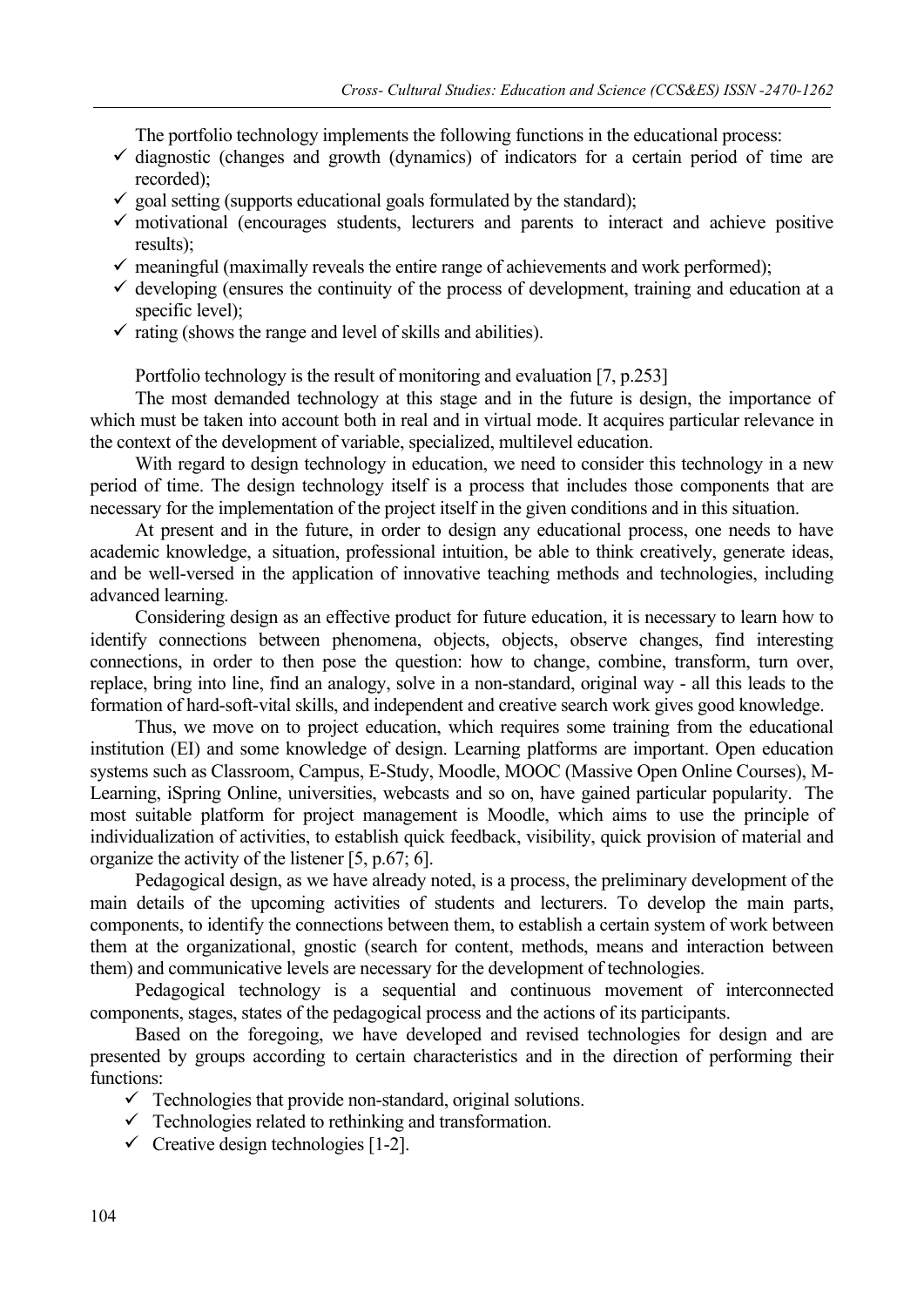Any design begins with an attempt to embody the born thoughts, ideas into form and essence, try to solve the problem in a non-standard and original way and translate it into reality. When and how to start - it depends on how ready you are in difficulties, how well prepared you are theoretically and how clearly you represent yourself in this project. Your style of work, your development skills, and the ability to form your point of view will lead to a quick solution to this goal, and this takes a lot of time.

Our proposed classification of design technologies will help students navigate the process of working on a project. The experience of working with undergraduates has shown that this classification is a good guideline for independent, creative work, especially since they go through such new disciplines as the design of educational programs, design in the linguistic education, etc.

We have developed and are presenting three groups of technologies according to certain characteristics and in the direction of performing their functions:

**The first group** of innovative design technologies includes "brainstorming", "inversion", "idea generation", "search and research".

Brainstorming technology is, in fact, a method of generating ideas and involves the following stages:

- $\checkmark$  Spontaneous presentation of their ideas to each participant at a fast pace without preliminary criticism and discussion.
- $\checkmark$  A record of "issued" ideas.
- $\checkmark$  Sequential discussion and evaluation for each idea, different interpretations.
- $\checkmark$  Selection of 2-3 ideas that can become the subject of discussion of the project.

The "inversion" technology means that when considering ways to solve a problem, such a transformation or rearrangement is made that allows you to get fundamentally new, sometimes nonstandard, original solutions.

In its structure, the "idea generation" technology is similar to the "brainstorming" technology and includes the following stages:

- $\checkmark$  Proposal of an idea and description of its structure and implementation mechanism.
- $\checkmark$  Fixation of ideas and transformation of ideas.
- $\checkmark$  Analysis and evaluation of each idea.
- $\checkmark$  Selection of the most interesting and non-standard ideas corresponding to the set goal in the project, stage-by-stage implementation.

"Search and research" technology in the design performs certain functions that determine priorities. These include:

- function of discovering new knowledge based on identifying patterns, evidence;
- the function of deepening the studied knowledge in the proposed discipline;
- the function of systematizing the knowledge learned (that is, establishing relationships between concepts; identifying relationships between topics; structuring educational material, etc.);
- the function of the student's development, his transformation from an object of learning in a subject of management, the formation of his independence towards self-government (selfeducation, self-realization);
- the function of teaching students the methods of activity, techniques and methods of scientific methods of cognition.

"Search and research" technology involve the implementation of the following stages in the design process:

- motivation for learning activities;
- statement of the research problem; the formulation of the final and intermediate goals of the research assignment.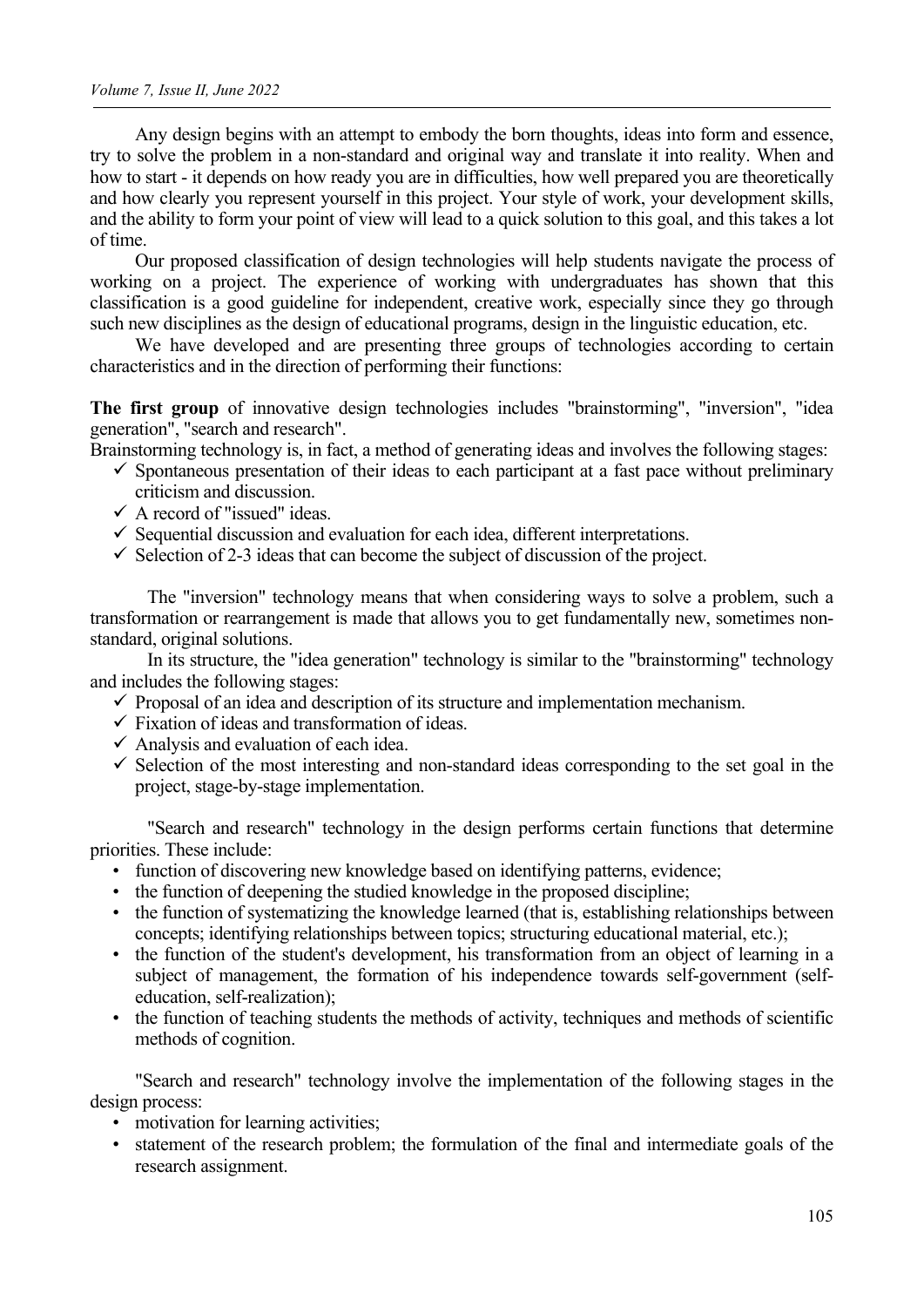Analysis of available information on the issue under consideration:

- $\checkmark$  planning the activities to carry out the experiment (measurements, tests, samples, etc.) in order to obtain the factual material;
- $\checkmark$  self-conduct of the experiment;
- $\checkmark$  systematization and analysis of the received factual material;
- $\checkmark$  putting forward a hypothesis;
- $\checkmark$  confirmation or refutation of the hypothesis;
- $\checkmark$  conclusions:
- $\checkmark$  registration of the progress of the assignment and the results obtained;
- $\checkmark$  discussion of results.

**The second group** of design technologies related to the rethinking of the presented goal, task, function includes the technology "leading analogue task" based on borrowing experience through a search, careful analysis of advantages and disadvantages and "improvement" of other people's ideas in science and methodological literature.

The technology of "changing the formulation of tasks" is to expand the boundaries of the search for a solution to an urgent problem. Thus, for example, changing the formulation of the structural components of a finished and implemented project, you can identify interesting solutions to a known problem and define new areas of activity.

The technology of "leading questions" allows you to streamline the search for solutions to the problem. Such questions might be:

- $\checkmark$  Why does this problem need to be addressed?
- $\checkmark$  What needs to be done to resolve the problem?
- $\checkmark$  What means are needed for this?
- $\checkmark$  Who could participate in the project, etc.

The technology of "correcting and accounting for deficiencies" can be used to describe a problem situation when it is necessary to collect information and draw up a complete detailed list of deficiencies to be corrected.

The technology of "free expression of function" is aimed at describing all the functions that should contribute to the development of the intended project product and the search for the "ideal" result in the form of a layout or model.

**The third group** includes technologies that solve problems with a creative approach. These include "associations", "transformations", "permutations", "anticipatory thoughts and learning", "analogies", "modeling", "social-practical", "heuristic modeling, design".

The technology of "association" is associated with the extraction of associations from different ideas to change social reality. The use of this technology contributes to the development of figurative and associative thinking of students.

The technology of "transformation" allows you to use other people's ideas, but subject to changes in the structure, content, design, presentation.

The technology of "transformation" allows you to transform from more complex structures to simpler ones.

The technology of "rearrangement" has been widely used in design practice as the simplest and gives unexpected results. In the process of permutation, the original object can be brought to the point of absurdity and then an unusual or even rational solution can be found.

The "modeling" technology takes into account the design process of an object and its model, indicating a method for assessing the design result. The "modeling" technology allows you to develop an algorithm for synthesizing the organizational structure of the object itself.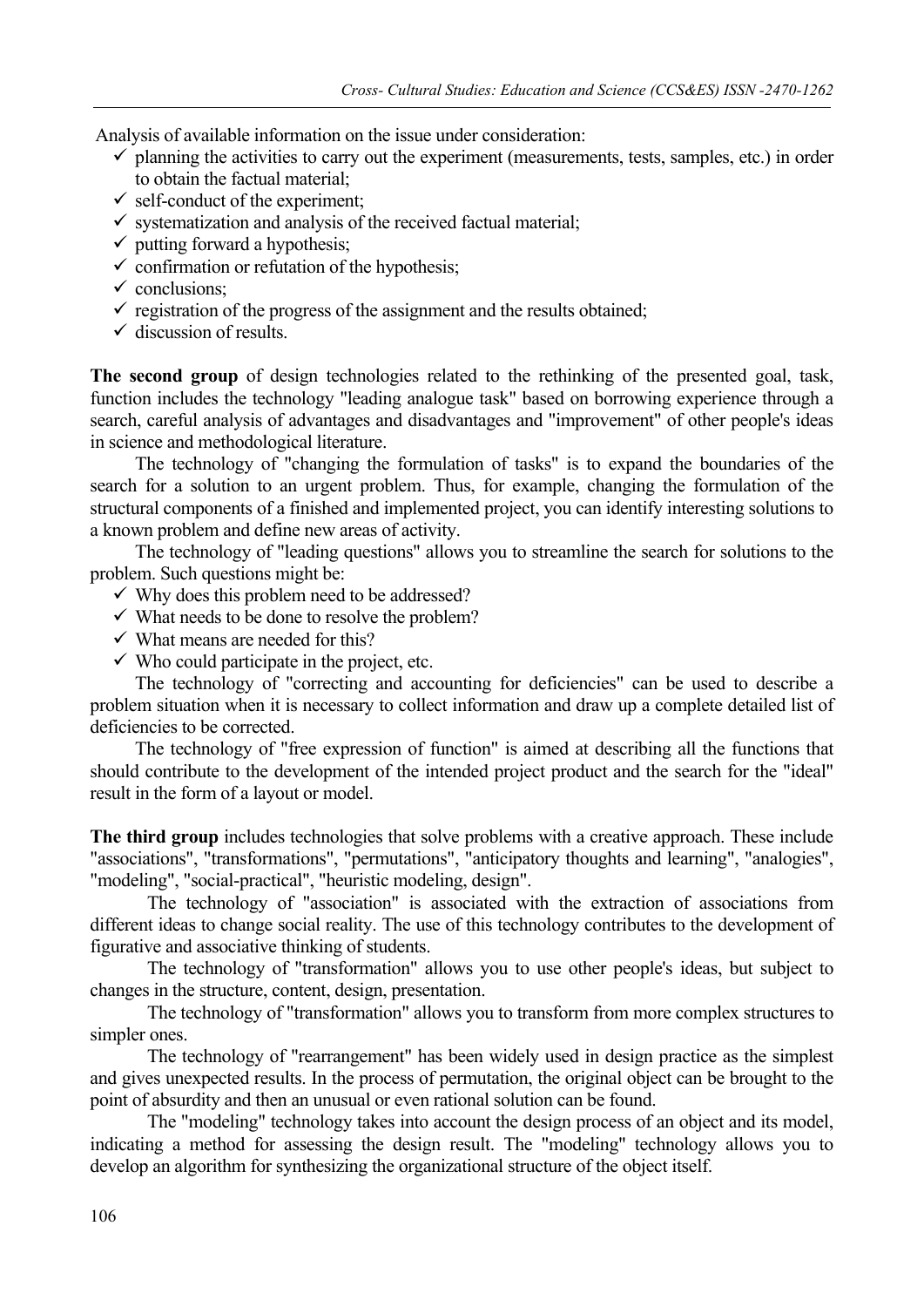The technology of "advance learning" allows the lecturer to present a short background before starting to study a new topic in the presented program. Brief basics can be given both as abstracts when considering related topics, or as unobtrusive mentions, examples, associations, analogies, models. It is assumed that anticipatory learning is effective in learning a topic that is difficult to understand. Advanced learning implies the development of students' thinking ahead of their age capabilities. (S. N. Lysenkova, S. M. Minasyan A. M. Tsaturyan) [3, 4, 9-11].

The essence of the technology to work by analogy is to use existing solutions in other areas of life. When using this technology, an analogue of the original borrowed idea is interpreted and gradually brought to a design concept.

The "modeling" technology takes into account the design process of an object and its model, modeling indicates a way to assess the design result.

"Socio-practical technology" (the term of the author S.M. Minasyan) [4, p.97] is one of the key technologies of an experimental nature in design. With the help of approbation of the information obtained in the process of experimental work and done in the pre-stage design period, they allow us to make sure of the relevance of the problem being solved, the object. Interviews, tests, questions and answers, observations make it possible to reveal the relevance of the studied topic, changes in mechanisms, needs and attitudes of social society, namely: what, where, when, under what circumstances? With the help of approbation of the information obtained in the process of experimental work, the stage-by-stage design work done, they make it possible to verify the relevance of the problem being solved. The right platform allows you to work online in the design development process. It provides feedback to the whole group, which allows discussing ideas, solutions, and design implementation. Socio-pedagogical technology includes all the elemental structures of the joint process of project work on different platforms [6, p.48].

Identifying certain needs of society in education, we begin to research and identify the reasons and approaches to eliminate the shortcomings and difficulties in educational programs.

The essence of the technology "Heuristic modeling and design" is to consider the initial idea of the project from the end, bring it to the point of absurdity, and then find a rational grain in this chaos and model or design.

### **Criteria for evaluating the presented technologies for the design of educational programs**

"Evaluation" is a bit more quantitative and rating-oriented (like scores or grades) while "assessment" (related to "learning") is more holistic and qualitative. All too often, from an operational perspective, we equate our evaluative scores with our assessment of learning. This only serves to confuse matters further.

However, many of our assignments are activities during which learning may take place. Evaluation scores may merely indicate level of performance, not whether or to what degree learning has occurred. By contrast, one's summative assessment strategy may involve numerous evaluations and formative assessments of one sort or another. It may also be helpful to consider that we evaluate an individual's performance, educational programs' effectiveness, a technology's suitability, etc.

By contrast, assessments of learning, depending upon the level of sophistication involved, may require an educator to monitor the progress of a learner from a starting point to an ending point relative to some standard and then to use her professional judgment to conclude whether learning has taken place [10, 12-15].

You will be able to:

- $\checkmark$  Identify sources for evaluating different types of educational technology.
- $\checkmark$  List and explain the key criteria used to evaluate Web and software resources.
- $\checkmark$  Describe ways to integrate technology into specific curriculum subject areas.
- $\checkmark$  Locate Internet resources for evaluating resources found on the Web.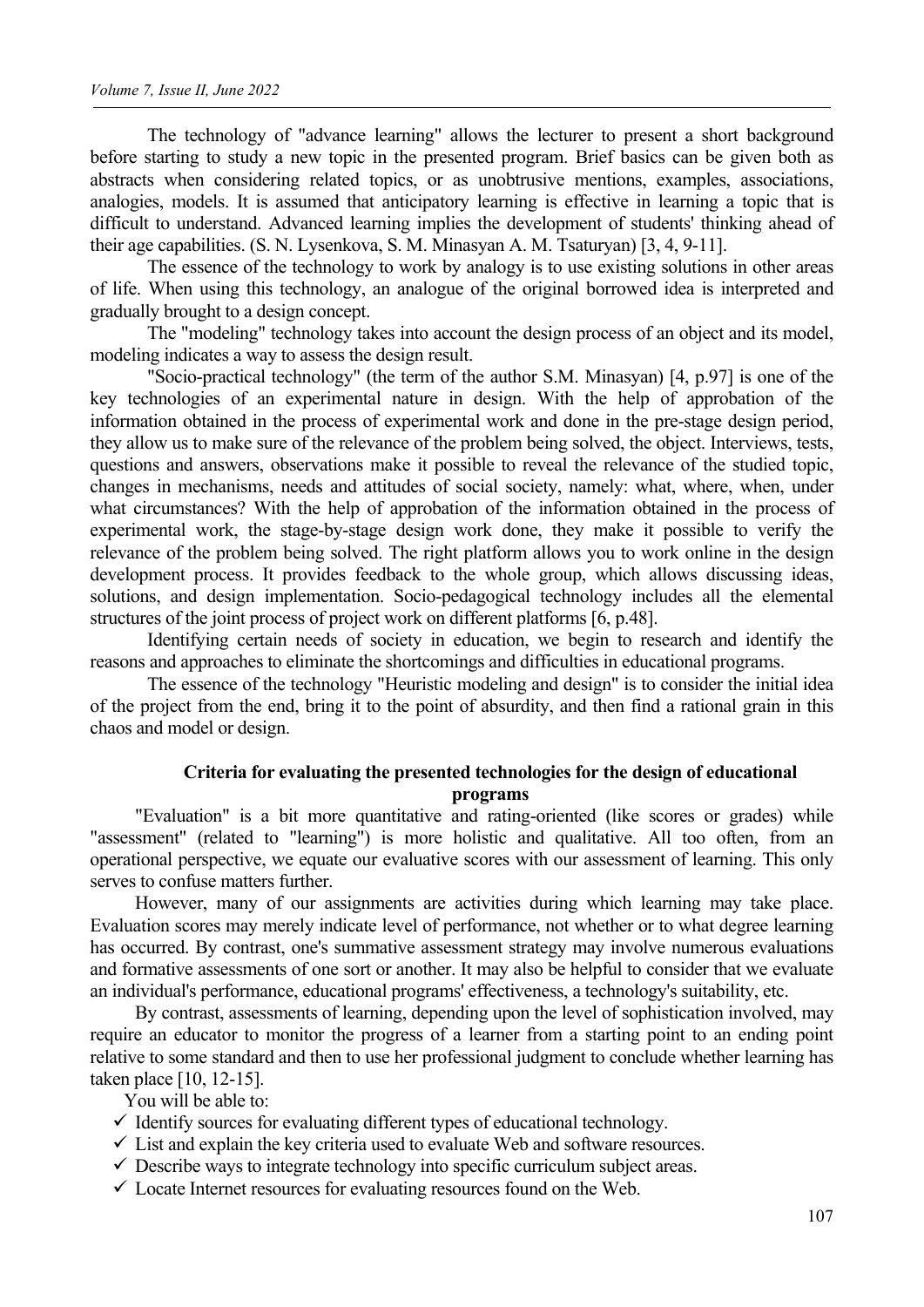- $\checkmark$  Critically evaluate current research and professional practice literature.
- $\checkmark$  Contribute to professional development of other educators.
- $\checkmark$  Demonstrate use of current technologies for participation in the extended education community.

#### **Alternative Assessment**

Effective classroom assessments integrate classroom teaching and learning, going beyond tests at the end of a lesson, and such assessments provide immediate feedback to lecturers and students on performance. Project-based assessments, for example, feature such characteristics as reallife contexts, everyday problems, the application of content to solve problems and the use of appropriate technologies.

Rubrics may be used to evaluate student work and they can be a form of alternative assessment of learning. They are a terrific tool for assisting students in taking more ownership for their learning. By using rubrics, a lecturer is really planning and informing the students how their performance will be evaluated prior to implementing the learning activity. Talk about feeling organized and prepared! Furthermore, the second standard is: Design and Develop Digital-Age Learning Experiences and Assessments. Using rubrics to assess your students' learning helps you master this standard.

Explore some of these great Web resources for learning more about using rubrics with your students [11].

#### **Evaluating Software, Digital Media, and Technology**

Rubrics can also be used to evaluate software and technology based upon specified criteria (e.g., cost effectiveness, age appropriateness, curricular relevance, etc.). The rubrics presented for evaluating software and Web sites are very useful and are appropriate for both you and your students to use. As noted, most universities and/or districts have a group of people who evaluate software prior to making a purchase. Lecturers also need to evaluate software before attempting to integrate it in the curriculum. It is always important to evaluate software for content and age appropriateness. This follows with the idea of not letting the technology drive the curriculum, but letting your curriculum and learning objectives drive the technology. By evaluating software you will be able to make better decisions about what and how to effectively integrate a particular piece of software.

Evaluation of educational technology is important before, during, and after instruction takes place. Again, recall the instructional design models discussed last week. Evaluation after instruction is a crucial component of a lesson that effectively utilizes technology and digital media. Lecturers can rely on a variety of resources to help evaluate the appropriateness of educational technologies.

#### **Digital Media in the Classroom**

As you have learned, digital media is everything from videos to graphic design software applications. With so much information and technology out there, it can be intimidating when it comes to choosing the appropriate form of digital media to integrate in your curriculum. Evaluating digital media for appropriateness and usability is just like evaluating software, Web sites, and other technologies.

Thus, students need to be able to "locate, organize, analyze, evaluate, synthesize, and ethically use information from a variety of sources and media." Students need to understand these same concepts of evaluation to determine the quality and appropriateness of a Web resource [11].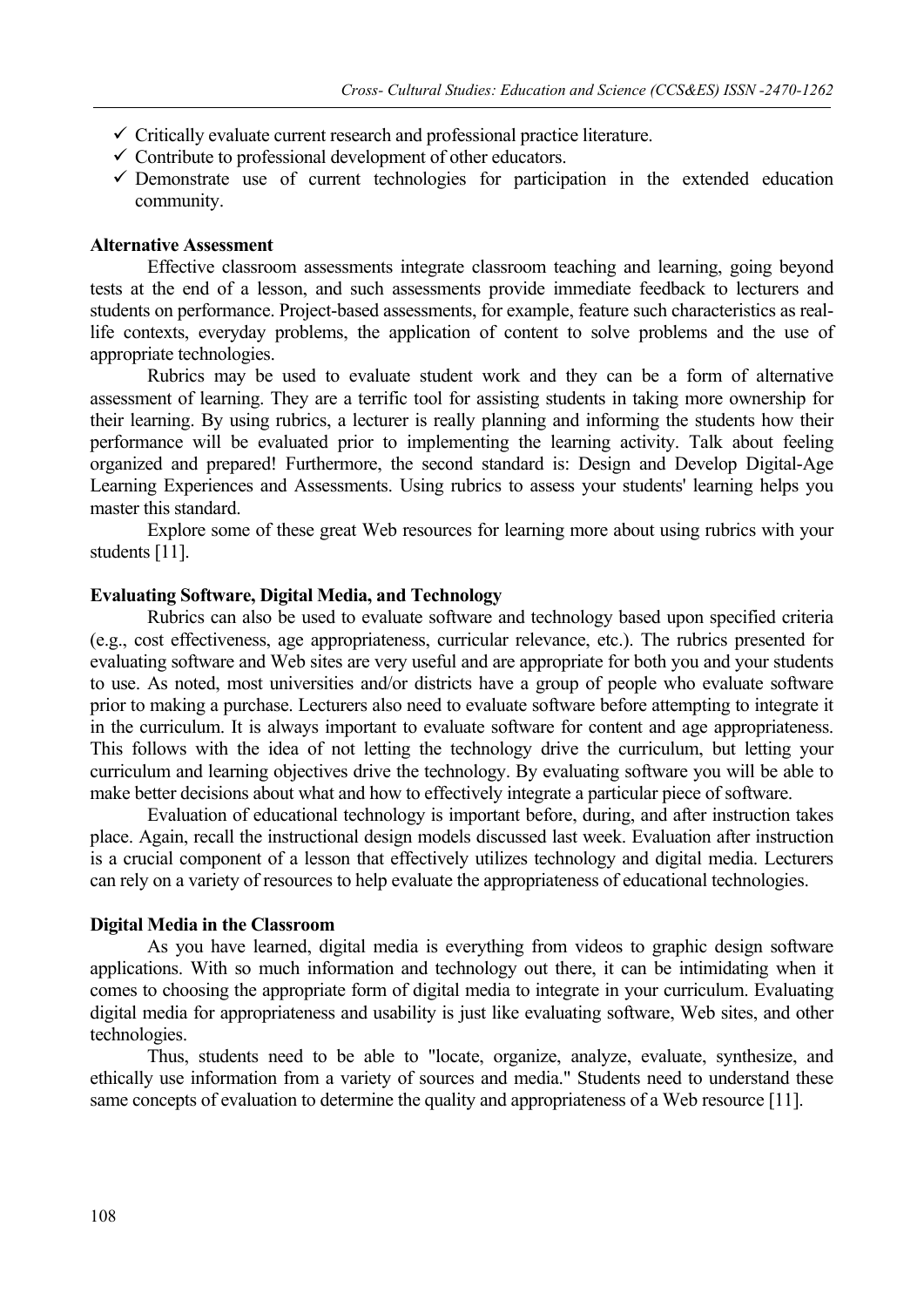## **Conclusion**

All these technologies can be changed and improved during the design process. It all depends on the purpose of the project, tasks and functions, situations, envy of what kind of educational product we want to present and how effective it will be.

# **References:**

- 1. Atavar Michael. Think differently. Creativity. M., "Mann, Ivanov and Ferber", 2019. P.-158
- 2. Mark Levin. Genius to order. An easy way to find non-standard solutions and ideas. M., Mann, Ivan and Ferber; Eksmo, 2013.224 p.
- 3. Lysenkova S.N. By the method of advanced learning: a book for a lecturer: from work experience / p. N. Lysenkova. - M .: Education, 1988 .-- 192 p.
- 4. Minasyan S.M. The main advantages of educational programs on the design-modular approach. Collection of scientific and educational reports and articles "Modernization of education in the context of modern pedagogical paradigms" ASPU, Yerevan, 2014 - pp. 97-106.
- 5. Makaryan A.A., Minasyan S.M. Variety of ICT technologies in distance education. Cross Cultural Studies: Education and Science. 2021. Т. 6. № 3. С. 63-70. DOI:10.24412/2470-1262- 2021-3-63-70
- 6. Minasyan S.M. Technologies in Educational Design. Социально-экономическое управление: теория и практика. 2021. №4(47), с.45-53.DOI: 10.22213/2618-9763-2021-4-45-53
- 7. A. Petrikova, T.Kuprina, Yan Gallo. Vvedeniye v didaktiku russkogo yazyka i mezhkul'turnuyu kommunikatsiyu. Preshevskiy universitet, filozofski fakultet, Slovakia, 2015.- P. – 365.
- 8. Polat Ye.S. Novyye pedagogicheskiye i informatsionnyye tekhnologii v sisteme obrazovaniya: ucheb. posobiye dlya studentov vuzov i sistemy povysheniya kvalifikatsii pedagogicheskikh kadrov / pod red. Ye.S. Polat. – M: Izdatel'skiy Tsentr «Akademiya», 2001. – p. 224
- 9. Rodionov, V.Ye. Teoreticheskoi osnovy pedagogicheski proektirovanie. avtoreferat po VAK RF 13.00.01. APN, M., 1996. P.-352.
- 10. Tsaturyan A.M., Minasyan S.M. ''Psikhologo-pedagogicheskie aspekty operezhayushchego obucheniya''. Kross-kulturno issledovaniya: obrazovanie i nauka. Vol.6, issue 1, SSHA, 2021, pp. 95-102. DOI: 10.24411/2470-1262-2021-10108
- 11. Tsaturyan Armen, Minasyan Svetlana, Associative Forwarding Links and Their Methodological Functions for Training. Cross-Cultural Studies: Education and Science. Vol. 4, [Issue 4 \(2019\), pp. 79-84 \(in USA\). D](https://www.jstor.org/stable/3445531)OI: 10.24411/2470-1262-2019-10069
- 12. [https://www.jstor.org/stable/3445531](https://webcourses.ucf.edu/courses/1009850/pages/module-11-evaluating-educational-technology-and-integration-strategies?module_item_id=6898662)
- 13. [https://webcourses.ucf.edu/courses/1009850/pages/module-11-eva](https://webcourses.ucf.edu/courses/1009850/pages/module-11-evaluating-educational-technology-and-integration-strategies?module_item_id=6898662)luating-educationaltechnology-and-integration-strategies?module\_item\_id=6898662
- 14. T. P. Lipai, S. M. Minasyan, M. R. Gevorgyan, "Innovation management in the educational trajectory of the student during the COVID19" [Innovacionny`j menedzhment v obrazovatel`noj traektorii obuchayushhixsya v period COVID19], Labor and Social Relations, Vol. **32**. Issue 1. P. 139-14 [\(2020\), DOI 10.20410/20737](http://id.atiso.ru/files/tiso_1_2021.pdf)8152021321139145. http://id.atiso.ru/files/tiso\_1\_2021.pdf
- 15. T. P. Lipai, M. R. Gevorgyan, "Contemporary system of education: innovative nature of the development and problems of training doctoral students" [Современная система образования: инновационный характер развития и проблемы подготовки аспирантов], Labour and Social Relations, Vol. **32**. Issue 2. P. 160-166 (2021), DOI 10.20410/207378152021322160166. [http://id.atiso.ru/files/tiso\\_2\\_2021.pdf](http://id.atiso.ru/files/tiso_2_2021.pdf)

## *Information about the authors:*

*Svetlana M. Minasyan (Yerevan, Armenia) - Candidate of Pedagogical Sciences (Ph.D.). Associate Professor, Department of Foreign Languages and Literature, Ijevan Branch of Yerevan*